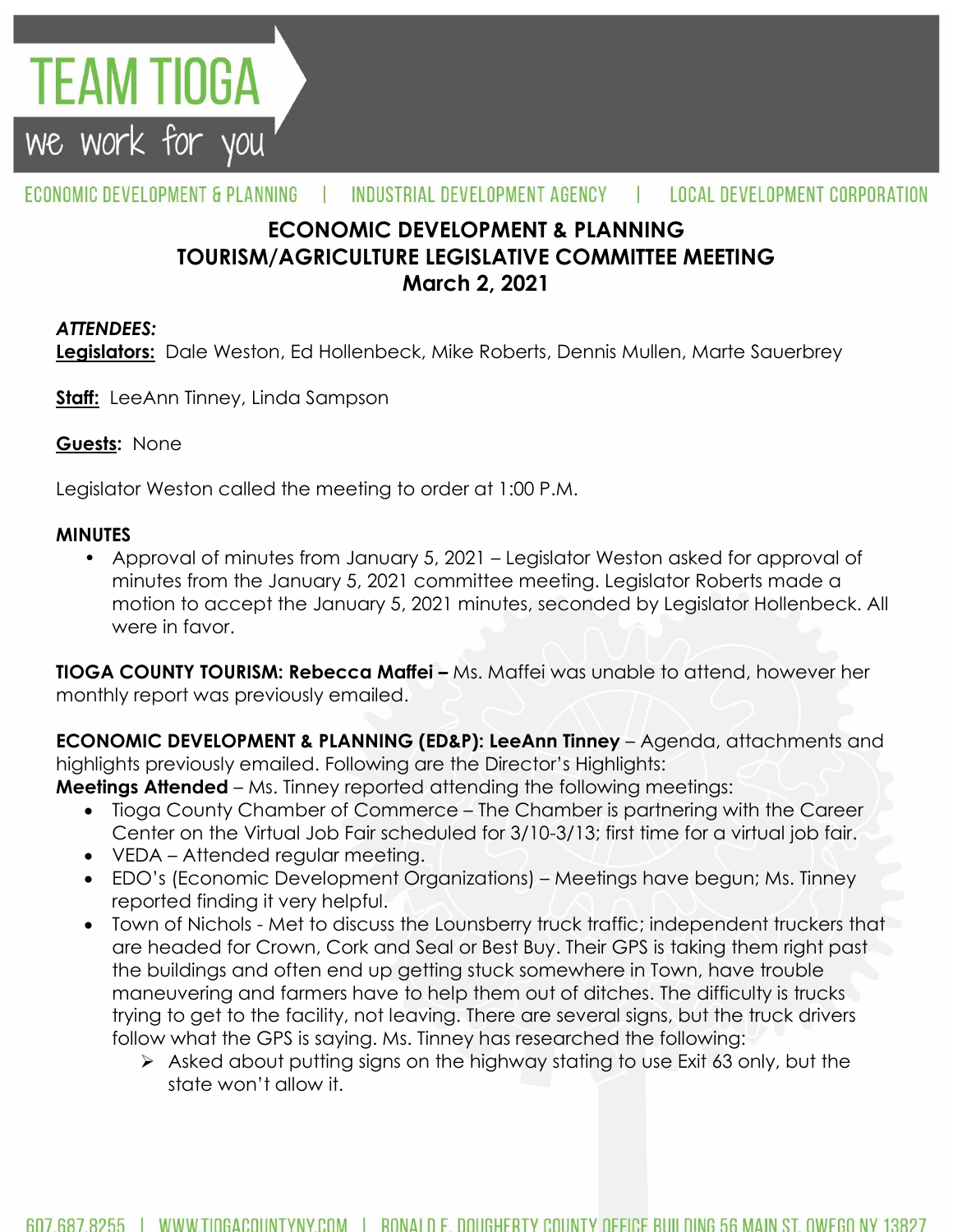- ▶ Reached out to the Sr. VP of Independent Truckers Association to ask if there was a difference in software being used and was told there is not.
- Checked with Bill Ostrander, Tioga Co. GIS Manager, to check directions on Wave, Google Maps, etc. and found the information is correct.

Ms. Tinney reported taking several calls from residents, will continue to work on this issue and keep this committee informed of any progress.

- USDA/REAP Joint meeting regarding potential funding opportunities. Ms. Tinney stated USDA has funding set aside for REAP specific to Tioga County; looking to access those funds.
- ST8 Met to discuss putting a marketing plan in place for all Opportunity Zones in the Southern Tier. There are two federally designated opportunity zones in Tioga County. Ms. Tinney is working closely with ST8 on this project.
- Owego Apalachin School District- The school discontinued their STEAM Program due to COVID; conversations are beginning again. This is a collaboration of different entities across the County specifically related to preparing our students for post-graduation with the hope of keeping them within the community.
- Prospects ED&P TEAM is working on the following leads:
	- o Warehouse distribution Looking for 50 acres; connected them with a few property owners.
	- o Project Closet Potential manufacturing company; looking for an existing building.
	- o Village of Owego Ms. Tinney reported there has been a lot of interest from commercial and residential developers and is taking calls on a regular basis from developers looking at the Owego area. Ms. Tinney stated the DRI is having an impact on the area.

Legislator Roberts asked if there was a way to track those that decline coming to the area; to see if there is a trend that might be able to be fixed. Ms. Tinney will look into the possibility of tracking this information.

- Presentations
	- o Kiwanis- Interested in a presentation regarding IDA 101; Christine Curtis, IDA Administrator, will be giving a presentation later this week.

# **Department Highlights**

- COVID-19
	- o Tioga County Economic Recovery Advisory Council (TCERAC)
		- Economic Recovery Strategy Plan All 9 committees are progressing on long and short term goals. TEAM Tioga is leading the committees. Most of the short term goals have been met; moving on to long term strategies.
	- o PPP release- Working with the Small Business Development Center on getting the word out to our small businesses.
- Village of Owego
	- o DRI (18 projects) Starting to gain momentum on these projects.
	- o NY Main Street (6 projects) Ongoing; moving into the environmental review phase. Hope to see construction soon.
	- o Owego Gardens 2
		- **Water Tank work- Project has been awarded.**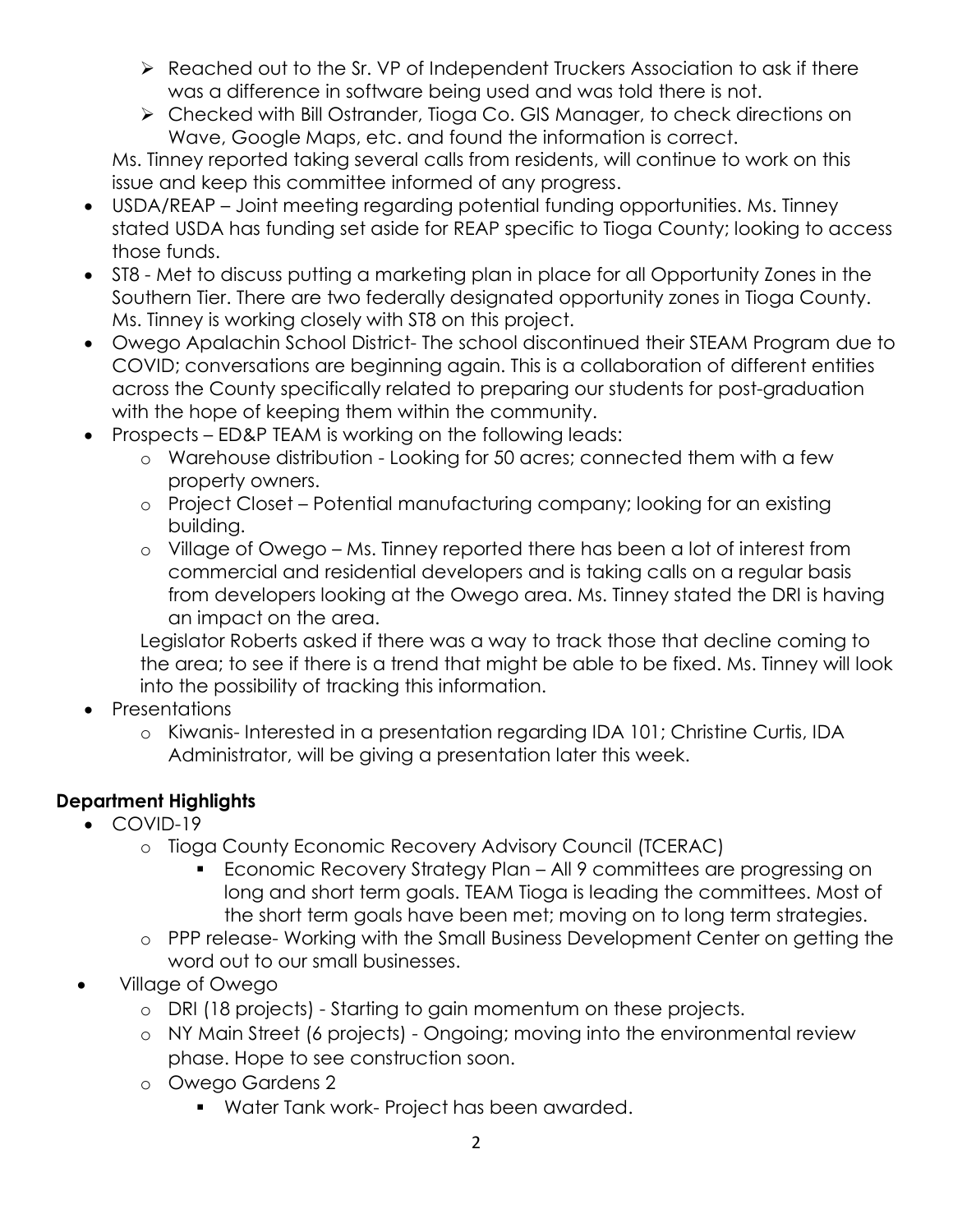- DOH water system approval issued Project was put out to bid; work was awarded to a local company, RB Robinson in Candor. An AQUASTORE tank will be installed. Home Leasing has started work on the site, beginning with the road to access the site.
- IDA
	- o Crestwood PILOT IDA approved the request for 3 parcels to be included in the 5-year PILOT.
- Land Bank
	- o Ms. Saraceno to present at the March 4th work session.
	- o Liberty/Temple Street area Working on tenant relocations in partnership with Tioga Opportunities.
	- o 2020 audit is underway.
- RESTORE NY
	- o Owego and Waverly projects are progressing. Waverly project includes a restaurant, as well as three apartments.
- Housing
	- o Home Leasing
	- o Ithaca Neighborhood Housing Services Looking at the Liberty/Temple Street area.
	- o SEPP Looking in the Waverly area.
- Community Development Ms. Hendrickson continues to work on the following:
	- o Tioga County Non-Profit Network
	- o Child Care Task Force
	- o REAP
	- o Tioga County Foundations Coalition
- Workforce Ms. Woodburn continues to work on the following:
	- o Broome Tioga Talent Task Force
	- o Workforce Pipeline Development Study- Implementation
		- Workforce Liaison positon to be created Looking at the foundation for funding for this position for a 3 year period. After 3 years the hope is to get local businesses, schools, BOCES and local colleges to contribute toward that positon. Continued efforts to keep young people in the area.
		- **Talent Supply Table**
- Ag Ms. Griffiths continues to work on the following:
	- o Agricultural Resource Group
		- Agricultural Resource Directory Continually updating; Ms. Tinney had the directory on display.
	- o Agricultural District Inclusion Public Hearing was held and there is a resolution before this committee, listed below, allowing for the inclusion of a 146 new acres to the Ag District.
	- o TCERAC Ag Strategic Plan Implementation Meeting attended.
	- o Ag and Farmland Protection Board Meeting attended.
	- o Ag Value Chain Study Steering Committee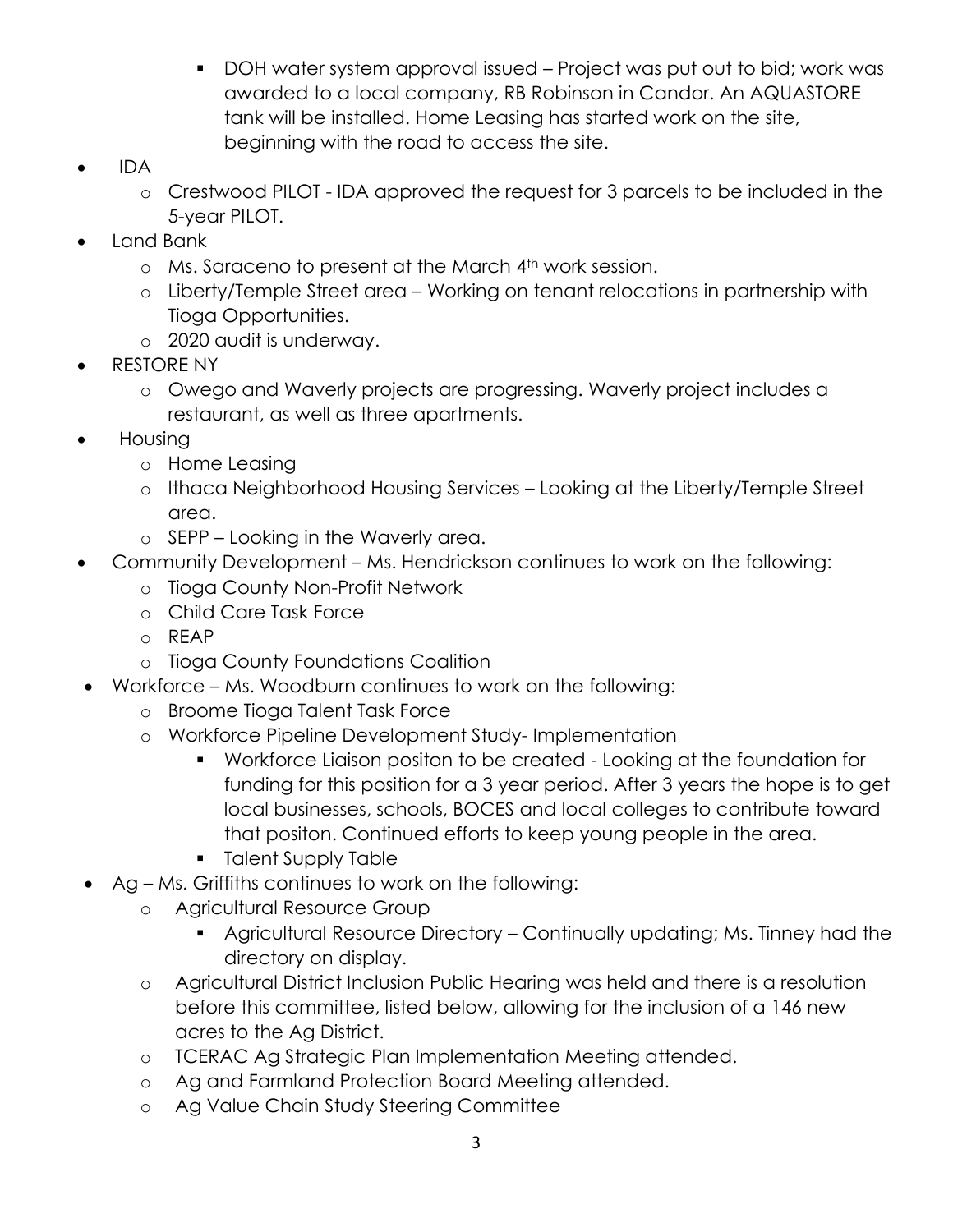- DRAFT Memo completed by the Steering Committee and the consultants outlining themes and potential strategies; work continues on this project.
- o Webinars
	- **Agritourism & Rural Grocery**
	- **Cornell Cooperative Extension Solar and Farmland**
- o Agribusiness Facebook Spotlights/Facebook updates
- o Other
	- GIS mapping activities
	- **•** DRI Project Administration
	- **NY Main Street Project Administration**
	- Solar project mapping

Not on the agenda, Ms. Tinney reported that T from CCE, is working with the Department of Health on a farmer vaccination site at the Fairgrounds 4-H Youth Building; they need to be ready for when the doses arrive. They are setting up a drive through.

- Planning Ms. Jardine is working on the following:
	- o 239 Reviews (3)
		- County Case 2021-003: Village of Waverly, PUD Special Permit with Site Plan Review, Cocoon Wellness & Birthing Center – Applicant wants to establish a birthing and wellness healthcare practice in an existing residential structure at 31 Ithaca Street, across from the Village Offices. Staff recommended approval and the TCPB carried the vote.
		- County Case 2021-004: Town of Owego, Floodplain Development Special Use Permit, Apalachin Development – Applicant wants to fill and evenly grade this site that has been marketed for decades for future commercial development at the Exit 66 interchange in Apalachin. Staff recommended approval and the TCPB could not carry the vote, resulting in an inaction.
		- County Case 2021-005: Town of Owego, Special Use Permit, Watson Engineering – Applicant wants to add five 30x50 square foot storage units at the rear of their property and pending engineering office building located near the corner of State Route 434 and Forest Hill Road in Apalachin. Staff recommended approval and the TCPB unanimously carried the vote.
	- o State Mandated County Pandemic Operations Plan
	- o Village of Owego Assisting with National Flood Insurance Program's Community Rating System that will reduce residents' flood insurance costs.
	- o Village of Owego/INHS local approvals
	- o Active Plans
		- **Village of Waverly Comprehensive Plan**
		- **Tioga County Economic Recovery Strategic Plan (COVID)-**Implementation
- Grants
	- o Potential (11)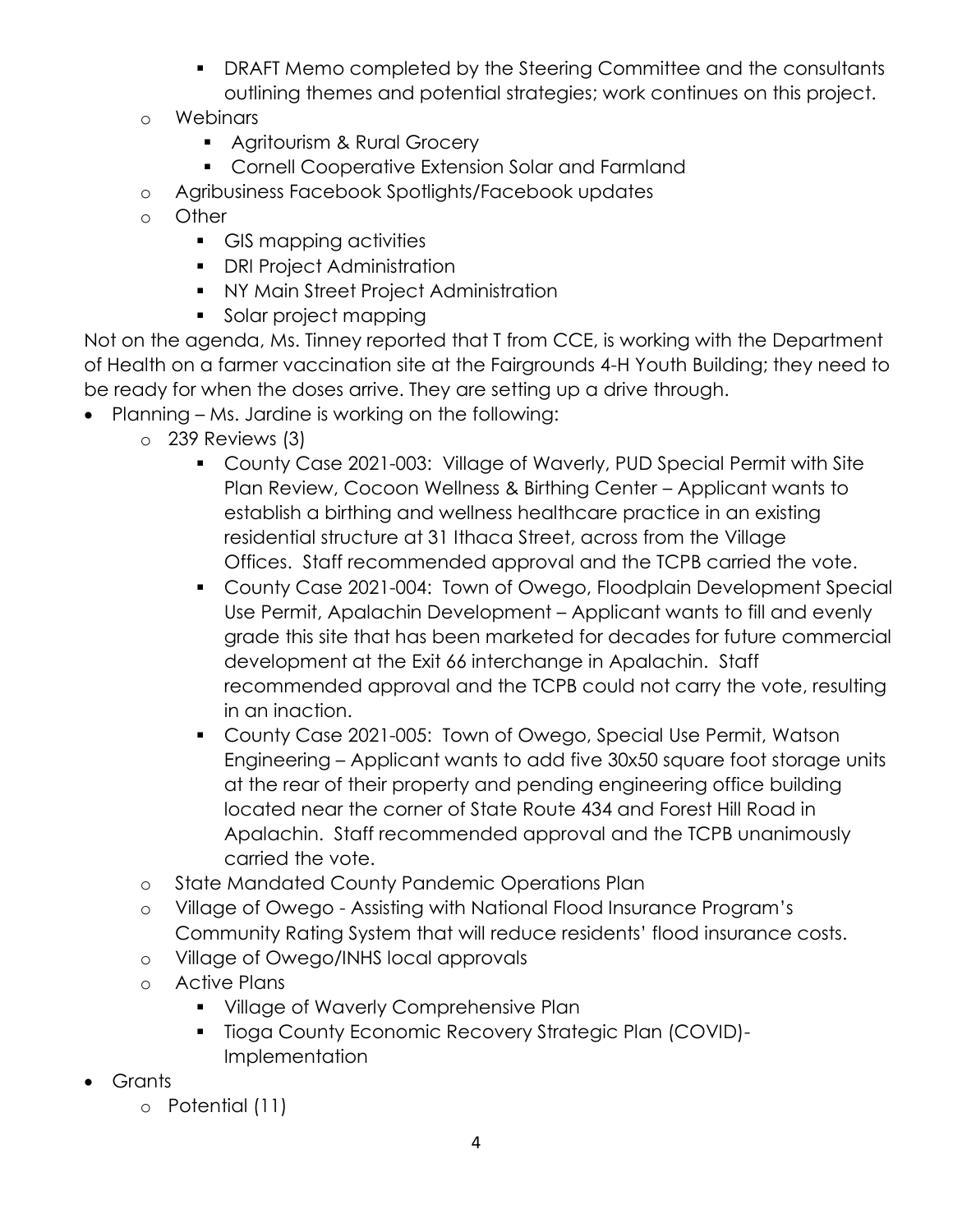- **T** Town of Berkshire- DOT TAP funding (sidewalk extension)
- **Ithaca Neighborhood Housing Services**
- Village of Nichols- Shared Services USDA Community Facilities (vacuum truck)
- **ARC- Workforce Development Liaison**
- **Hooker Foundation- Workforce Ligison**
- **REAP-Owego Elks Lodge- Fannie C. Hyde**
- **Candor EMS-Tioga County Senior Citizens Foundation**
- **Candor EMS-Mee Foundation**
- **REAP- Owego Elks Lodge- Mildred Faulkner Truman**
- Racker- USDA/CDBG Neighborhood Depot
- **Village of Owego- CDBG, Housing Rehab**
- o Pending (6)
	- REAP- Community Foundation (Code Enforcement Plan Implementation Tasks)
	- **Village of Candor-NY Main Street**
	- **TCLDC-USDA RDBG- Tioga County Recruitment Tool**
	- **TCLDC-USDA RBDG- Technical Assistance to Business**
	- Town of Richford- CDBG (engineering of railroad stream crossing)
	- **Catholic Schools of Broome County- Fannie C. Hyde**
- o Active (19)
	- **Village of Owego- RESTORE NY, Briggs/Awad**
	- Village of Owego- Downtown Revitalization Initiative
	- **Village of Waverly-NYS Parks, Waverly Glen Park**
	- **Village of Waverly- RESTORE NY, Twigg.**
	- REAP- USDA REDI, Strategic Planning (extended 1 year) Cottage Industry Study (TOI/REAP/TEAM Tioga)
	- **REAP- USDA, Public Well (equipment)**
	- **REAP- Tioga Downs, Workforce Pipeline Implementation**
	- TCPDC- Enterprise Community Partners (land bank funds)- X2
	- **Village of Owego-Main Street (CFA)**
	- **Midwestern Pet Foods (CFA)**
	- **Racker (CFA)**
	- **IDA-USDA RBDG, Multi-county Broadband Study**
	- **IDA- USDA RBDG, Ag Value Chain Study**
	- Village of Waverly- Mildred Faulkner Truman, Waverly Glen Park
	- **T** Town of Richford- SAM, Assemblyman Friend (highway equipment)
	- **Village of Owego- CU, Design Connect (art park)**
	- Owego Apalachin Central School District- WDI (workforce)
	- **Tioga County 2020/2021 Snowmobile Trails (Phase I)**
	- **Tioga County-2020/2021 Snowmobile Trails (Phase II)**
- o Completed (1)
	- Village of Spencer- Nichols Park (grandstand restoration)